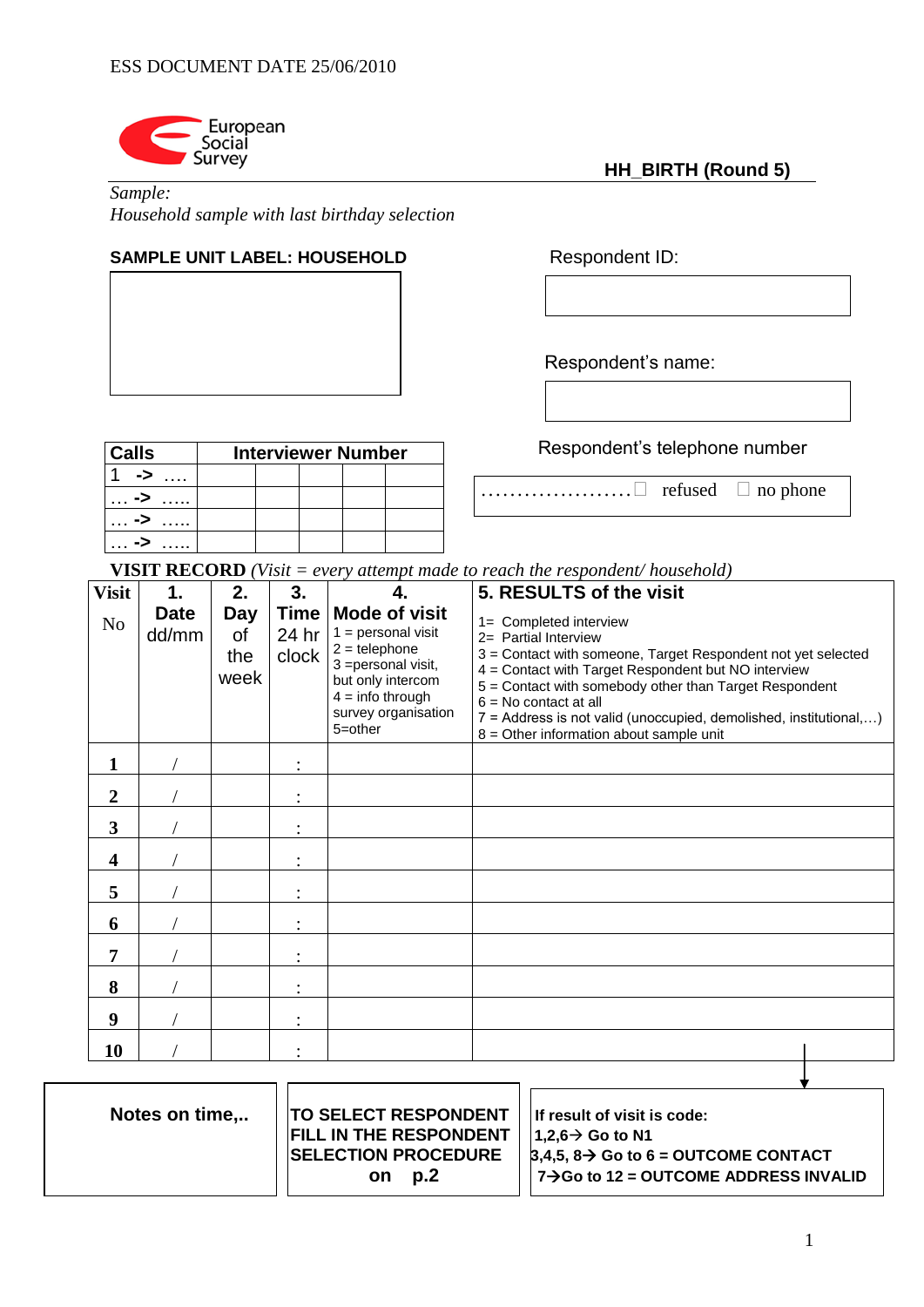# **RESPONDENT SELECTION PROCEDURE**

#### **SEEK CONTACT WITH RESPONSIBLE ADULT AT THE SELECTED UNIT AND INTRODUCE THE SURVEY**

### **B1. The respondent selection procedure was made at visit number:**

**VISIT NUMBER ……………**

## **B2***. Ask:* **including yourself, how many people aged 15 or over live in this house/flat/part of the accommodation?**

Enter the exact number:

**OTHERWISE**  $\rightarrow$  Go to B3

**IF** ONE person only  $\rightarrow$  This is the RESPONDENT, start the interview

| <b>INCLUDE</b><br>-people away for less than 6 months (on<br>holiday, working, hospital, abroad)<br>-school-age children at boarding school<br>-students sharing private accommodation | <b>EXCLUDE</b><br>-people who have been away for 6<br>months or over<br>-students away at university or college<br>-temporary visitors, boarders and lodgers<br>-institutionalised people |
|----------------------------------------------------------------------------------------------------------------------------------------------------------------------------------------|-------------------------------------------------------------------------------------------------------------------------------------------------------------------------------------------|
|                                                                                                                                                                                        |                                                                                                                                                                                           |

## **B3. Which one of you** *last* **celebrated his/her birthday?**

**Record full name of selected person at the first page of the contact form**

**ASK FOR THE SELECTED RESPONDENT AND INTRODUCE THE SURVEY**  $\rightarrow$  Fill in result at question 5, p.1 and continue contact form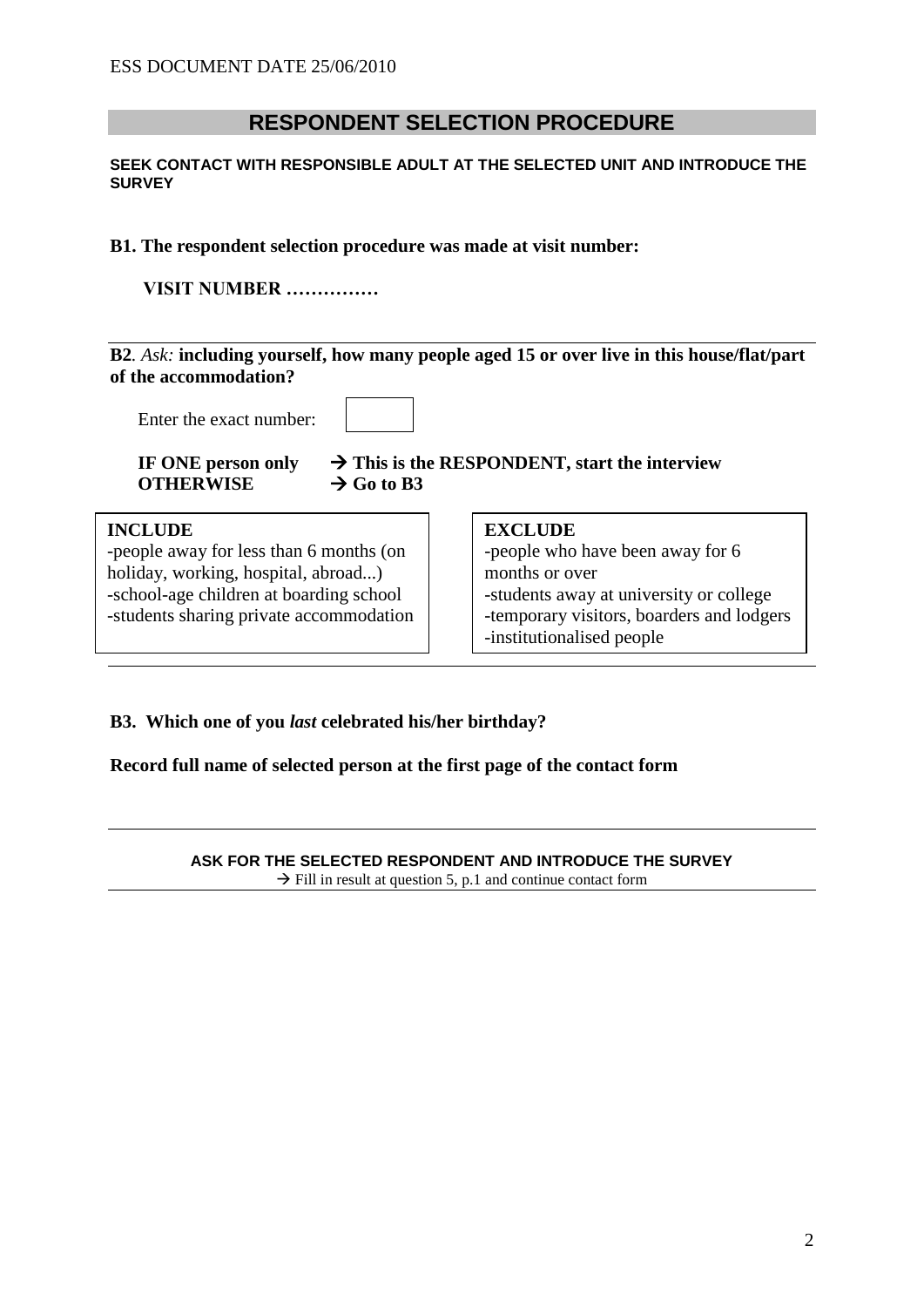## ESS DOCUMENT DATE 25/06/2010

| <b>6. OUTCOME CONTACT</b><br><b>ONLY IF CONTACT but NO INTERVIEW</b>                                                             |                              |                              |                              |                              |                              |                              |                              |                              |                              |                              |
|----------------------------------------------------------------------------------------------------------------------------------|------------------------------|------------------------------|------------------------------|------------------------------|------------------------------|------------------------------|------------------------------|------------------------------|------------------------------|------------------------------|
|                                                                                                                                  | Visit 1                      | Visit 2                      | Visit 3                      | Visit 4                      | Visit 5                      | Visit 6                      | Visit 7                      | Visit 8                      | Visit 9                      | Visit 10                     |
| $\rightarrow$ N1<br>Appointment<br>1.                                                                                            | $\square$ 1                  | $\square$ 1                  | $\square$ 1                  | $\square$ 1                  | $\square$ 1                  | $\square$ 1                  | $\square$ 1                  | $\square$ 1                  | $\square$ 1                  | $\square$ 1                  |
| Refusal of respondent<br>$\rightarrow$ 7<br>2.<br>$\rightarrow$ 7<br>Refusal by proxy<br>3.                                      | $\square$ 2<br>$\square$ 3   | $\square$<br>$\square$ 3     | $\square$<br>$\square$ 3     | $\square$ 2<br>$\square$ 3   | $\square$ 2<br>$\square$ 3   | $\square$ 2<br>$\square$ 3   | $\square$ 2<br>$\square$ 3   | $\square$ 2<br>$\square$ 3   | $\square$<br>$\square$ 3     | $\square$ 2<br>$\square$ 3   |
| Household refusal (before selection)<br>$\rightarrow$ 7<br>4.<br>Respondent is unavailable/not at home<br>$\rightarrow$ N1<br>5. | $\square$ 4<br>$\square$ 5   | $\square$ 4<br>$\square$ 5   | $\square$ 4<br>$\square$     | $\square$ 4<br>$\square$     | $\Box$ 4<br>$\square$ 5      | $\square$ 4<br>$\square$ 5   | $\Box$ 4<br>$\square$ 5      | $\square$ 4<br>$\square$     | $\square$ 4<br>$\square$     | $\square$ 4<br>$\square$ 5   |
| until $\ldots$<br>Respondent is mentally or physically unable to<br>6.<br>$\rightarrow$ N1<br>participate                        | $\square$ 6                  | $\square 6$                  | $\square 6$                  | $\mathbf{r}$<br>$\square$ 6  | $\square$ 6                  | $\square$ 6                  | $\square$ 6                  | $\square$ 6                  | $\square$ 6                  | $\square$ 6                  |
| Respondent is deceased<br>$\rightarrow$ END<br>7.                                                                                | $\square$ 7                  | $\square$ 7                  | $\Box$ 7                     | $\square$ 7                  | $\square$ 7                  | $\square$ 7                  | $\square$ 7                  | $\square$ 7                  | $\square$ 7                  | $\square$ 7                  |
| Respondent has moved out of country<br>$\rightarrow$ END<br>8.<br>Respondent moved to unknown destination*<br>9.                 | $\square$ 8<br>$\square$     | $\square$ 8<br>$\square$ 9   | $\square$ 8<br>$\square$     | $\square$ 8<br>$\square$ 9   | $\square$ 8<br>$\square$ 9   | $\square$ 8<br>$\square$ 9   | $\square$ 8<br>$\square$ 9   | $\square$ 8<br>$\square$ 9   | $\square$ 8<br>$\square$ 9   | $\square$ 8<br>$\square$ 9   |
| $\rightarrow$ END<br>10. Respondent has moved, still in country<br>$\rightarrow$ 13                                              | $\square$ 10                 | $\square$ 10                 | $\square$ 10                 | $\square$ 10                 | $\square$ 10                 | $\square$ 10                 | $\square$ 10                 | $\square$ 10                 | $\square$ 10                 | $\square$ 10                 |
| $\rightarrow$ 6b<br>11. Language Barrier<br>12. Other<br>$\rightarrow$ N1                                                        | $\square$ 11<br>$\square$ 12 | $\square$ 11<br>$\square$ 12 | $\square$ 11<br>$\square$ 12 | $\square$ 11<br>$\square$ 12 | $\square$ 11<br>$\square$ 12 | $\square$ 11<br>$\square$ 12 | $\square$ 11<br>$\square$ 12 | $\square$ 11<br>$\square$ 12 | $\square$ 11<br>$\square$ 12 | $\square$ 11<br>$\square$ 12 |
|                                                                                                                                  |                              |                              |                              |                              |                              |                              |                              |                              |                              |                              |

# *6b in case of language barrier: What is the language of the respondent? …………………………………………………………..* **N1, p.6**

\*Only use this category when interviewers really do not know whether the selected sampling unit has moved within or outside the country. Otherwise use codes 8 or 10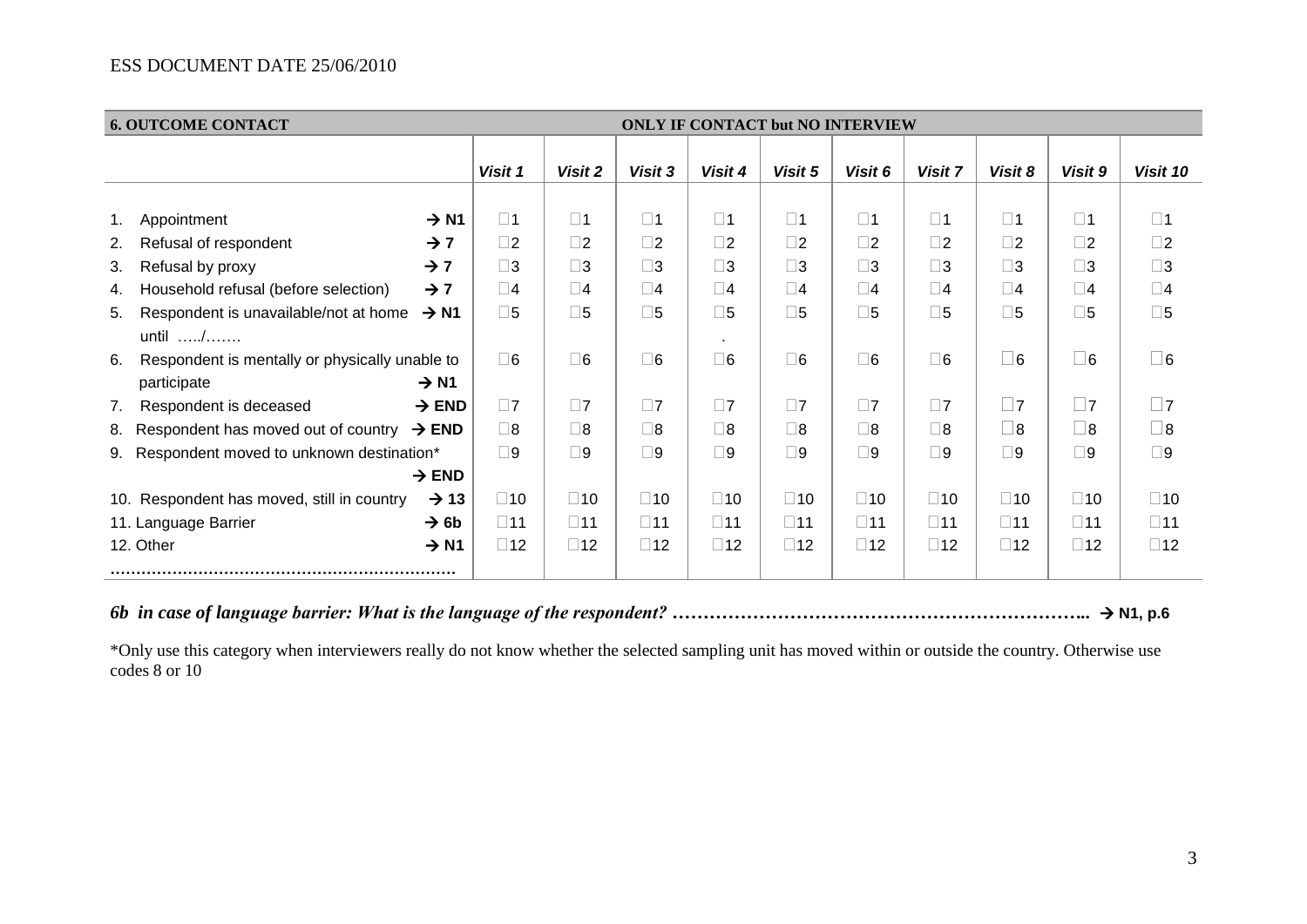# ESS DOCUMENT DATE 25/06/2010

| IF REFUSAL (code 2,3 or 4 at $Q. 6$ )                                                                                                                                                                                                                                                                                                                                                                   |                                                                                                                                                       |                                                                                                                                                             |                                                                                                                                                             |  |  |  |
|---------------------------------------------------------------------------------------------------------------------------------------------------------------------------------------------------------------------------------------------------------------------------------------------------------------------------------------------------------------------------------------------------------|-------------------------------------------------------------------------------------------------------------------------------------------------------|-------------------------------------------------------------------------------------------------------------------------------------------------------------|-------------------------------------------------------------------------------------------------------------------------------------------------------------|--|--|--|
| 7. The refusal occurred at visit number (write in)                                                                                                                                                                                                                                                                                                                                                      | $VISIT$                                                                                                                                               | $VISIT$                                                                                                                                                     | VISIT                                                                                                                                                       |  |  |  |
| <b>8. REASON for REFUSAL?</b> (code all that apply)                                                                                                                                                                                                                                                                                                                                                     |                                                                                                                                                       |                                                                                                                                                             |                                                                                                                                                             |  |  |  |
| Bad timing (e.g. sick, children,), otherwise engaged (e.g. visit)<br>Not interested<br>Don't know enough/anything about subject, too difficult for me<br>3<br>Waste of time<br>Waste of money<br>Interferes with my privacy / I give no personal information<br>6<br>Never do surveys<br>Co-operated too often<br>8<br>Do not trust surveys<br>9<br>10 Previous bad experience<br>11 Don't like subject | $\square$ 1<br>$\Box$ 2<br>$\square$ 3<br>$\Box 4$<br>$\square 5$<br>$\Box 6$<br>$\Box 7$<br>$\square 8$<br>$\square$<br>$\square 10$<br>$\square$ 11 | $\square$ 1<br>$\Box$ 2<br>$\square$ 3<br>$\square 4$<br>$\square 5$<br>$\square 6$<br>$\Box$ 7<br>$\square 8$<br>$\square$<br>$\square 10$<br>$\square$ 11 | $\Box$ 1<br>$\square 2$<br>$\square$ 3<br>$\square 4$<br>$\square 5$<br>$\square 6$<br>$\Box$ 7<br>$\square 8$<br>$\square$<br>$\square 10$<br>$\square$ 11 |  |  |  |
| 12 R refuses because partner/family/HH gives no approval to co-operate<br>13. Do not admit strangers to my house/afraid to let them in<br>14. Other:                                                                                                                                                                                                                                                    | $\square$ 12<br>$\square$ 13<br>$\square$ 14                                                                                                          | $\square$ 12<br>$\square$ 13<br>$\square$ 14                                                                                                                | $\square$ 12<br>$\square$ 13<br>$\square$ 14                                                                                                                |  |  |  |
| 9. Give your own estimation of the likely co-operation in the future of                                                                                                                                                                                                                                                                                                                                 |                                                                                                                                                       |                                                                                                                                                             |                                                                                                                                                             |  |  |  |
| the selected respondent:<br>will DEFINITELY NOT co-operate in the future<br>will PROBABLY NOT co-operate in the future<br>2<br>may PERHAPS co-operate in the future<br>3<br>WILL co-operate in the future<br>Don't know<br>8                                                                                                                                                                            | $\square$ 1<br>$\Box 2$<br>٦3<br>$\Box 4$<br>$\square 8$                                                                                              | $\square$ 1<br>$\square 2$<br>$\Box 3$<br>$\square 4$<br>$\square 8$                                                                                        | $\Box$ 1<br>$\square 2$<br>$\square$ 3<br>$\square 4$<br>$\square 8$                                                                                        |  |  |  |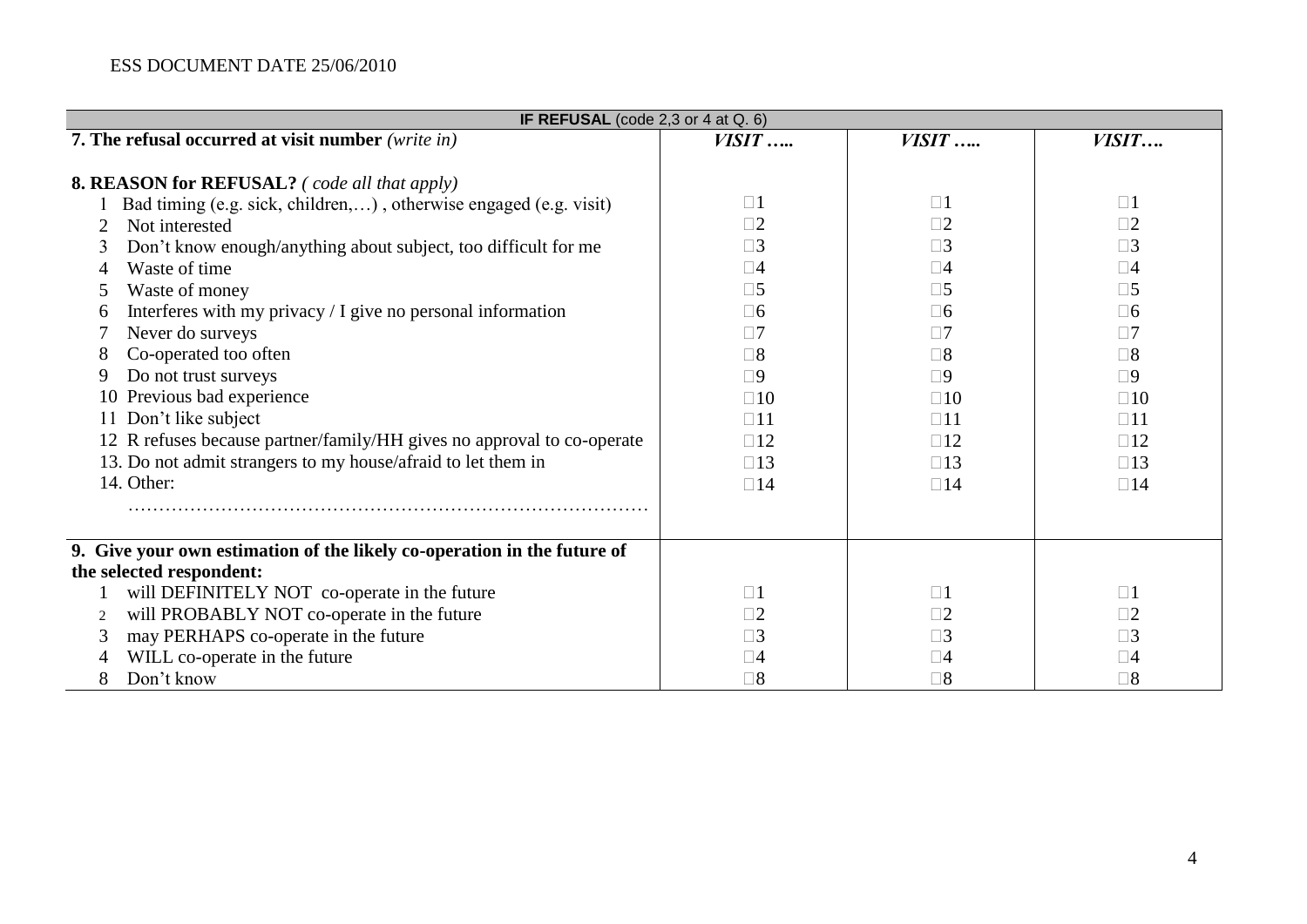|    | 10. How old do you think the respondent (or the person who refused on<br>behalf of the household) is? | $VISIT$     | $VISIT$     | $VISIT$     |
|----|-------------------------------------------------------------------------------------------------------|-------------|-------------|-------------|
|    | Under 20                                                                                              | $\square$ 1 | $\square$ 1 | $\square$ 1 |
|    | 2 20 up to 39                                                                                         | $\square$ 2 | $\square$ 2 | $\square$ 2 |
|    | 3 40 up to 59                                                                                         | $\square 3$ | $\square$ 3 | $\square 3$ |
|    | 4 60 or more                                                                                          | $\square$ 4 | $\square 4$ | $\square 4$ |
| 8  | Don't know                                                                                            | $\square 8$ | $\square 8$ | $\square 8$ |
|    | 11. The respondent/contacted person is                                                                |             |             |             |
|    | Male                                                                                                  | $\square$ 1 | $\square$ 1 | $\square$ 1 |
|    | Female                                                                                                | $\square$ 2 | $\square$ 2 | $\square$   |
| 8. | Don't know                                                                                            | $\square 8$ | $\square 8$ | $\square 8$ |

# $\rightarrow$  Go to N1, p.6

| <b>12. OUTCOME ADDRESS INVALID</b>                                                                                                                                                                                                         | ONLY IF ADDRESS WAS NOT TRACEABLE, RESIDENTIAL OR OCCUPIED                                                                                                                                                           |  |  |  |  |
|--------------------------------------------------------------------------------------------------------------------------------------------------------------------------------------------------------------------------------------------|----------------------------------------------------------------------------------------------------------------------------------------------------------------------------------------------------------------------|--|--|--|--|
| □ 1 Derelict or demolished house/ address<br>$\Box$ 2 Not yet built/ not yet ready for occupation<br>$\Box$ 3 Address is not occupied (empty, second home, seasonal)<br>□ 4 Address is not residential: only business/ industrial purpose. | $\Box$ 5 Address is not residential: Institution<br>(retirement home, hospital, military unit, monastery, )<br>$\Box$ 6 Address is not traceable, address was not sufficient<br>$\Box$ 7 Other (please give details) |  |  |  |  |
|                                                                                                                                                                                                                                            | $\rightarrow$ END                                                                                                                                                                                                    |  |  |  |  |
| <b>ONLY IF R HAS MOVED and still in country</b><br>13. New Address<br>$\Box$ 1 : The new address is:                                                                                                                                       |                                                                                                                                                                                                                      |  |  |  |  |
|                                                                                                                                                                                                                                            | $\rightarrow$ Go to 14                                                                                                                                                                                               |  |  |  |  |
| $\Box$ 2: Moved to an institution $\rightarrow$ END                                                                                                                                                                                        |                                                                                                                                                                                                                      |  |  |  |  |
| 14. Is this new address still in your interviewer-area?<br>$\Box$ 1 Yes $\rightarrow$ Skip N1, try to reach the respondent at this new address, fill in as next 'visit'                                                                    |                                                                                                                                                                                                                      |  |  |  |  |

 $\Box$  1 Tes  $\rightarrow$  Ship 1.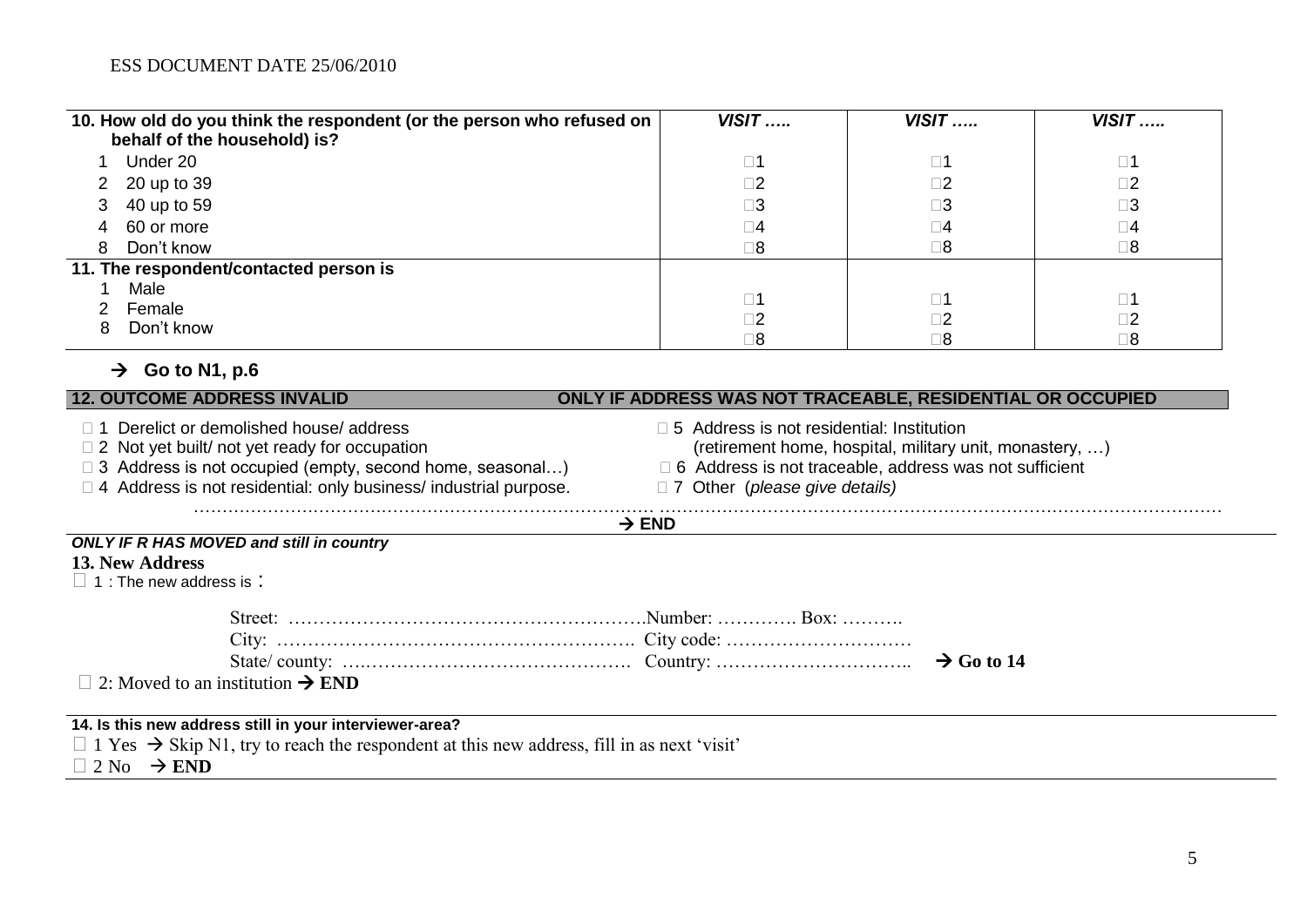#### ESS DOCUMENT DATE 25/06/2010

#### **NEIGHBOURHOOD CHARACTERISTICS FORM**

- **ONE FORM TO BE COMPLETED FOR EACH ADDRESS**
- **COMPLETE DURING DAYLIGHT WHEREVER POSSIBLE**
- **MUST BE COMPLETED FOR ALL SAMPLE UNITS INCLUDING ALL NON CONTACTS, ALL REFUSALS, ALL OTHER TYPES OF NONRESPONSE UNITS AS WELL AS ALL INTERVIEWS**

#### **N1. What type of house does the (target) respondent live in?**

1 Farm

Single-unit:

- 2 Detached house
- 3 Semi-detached house
- 4 Terraced house
- 5 The only housing unit in a building with another purpose (commercial

property)

Multi-unit:

- 6 Multi-unit house, flat
- 7 Student apartments, rooms
- 8 Retirement house

Other:

- 9 House-trailer or boat
- 10 Other (SPECIFY)……………………
- 88 Don't know

#### **N2. Before reaching the (target) respondent's individual door, is there an entry phone system or locked gate / door?**

INTERVIEWER: Record whether there is a gate / door that is locked at the time that the neighbourhood characteristics form is completed.

- 1. Yes entry phone system
- 2. Yes locked gate / door
- 3. Yes entry phone system AND locked gate / door
- 4. No neither of these